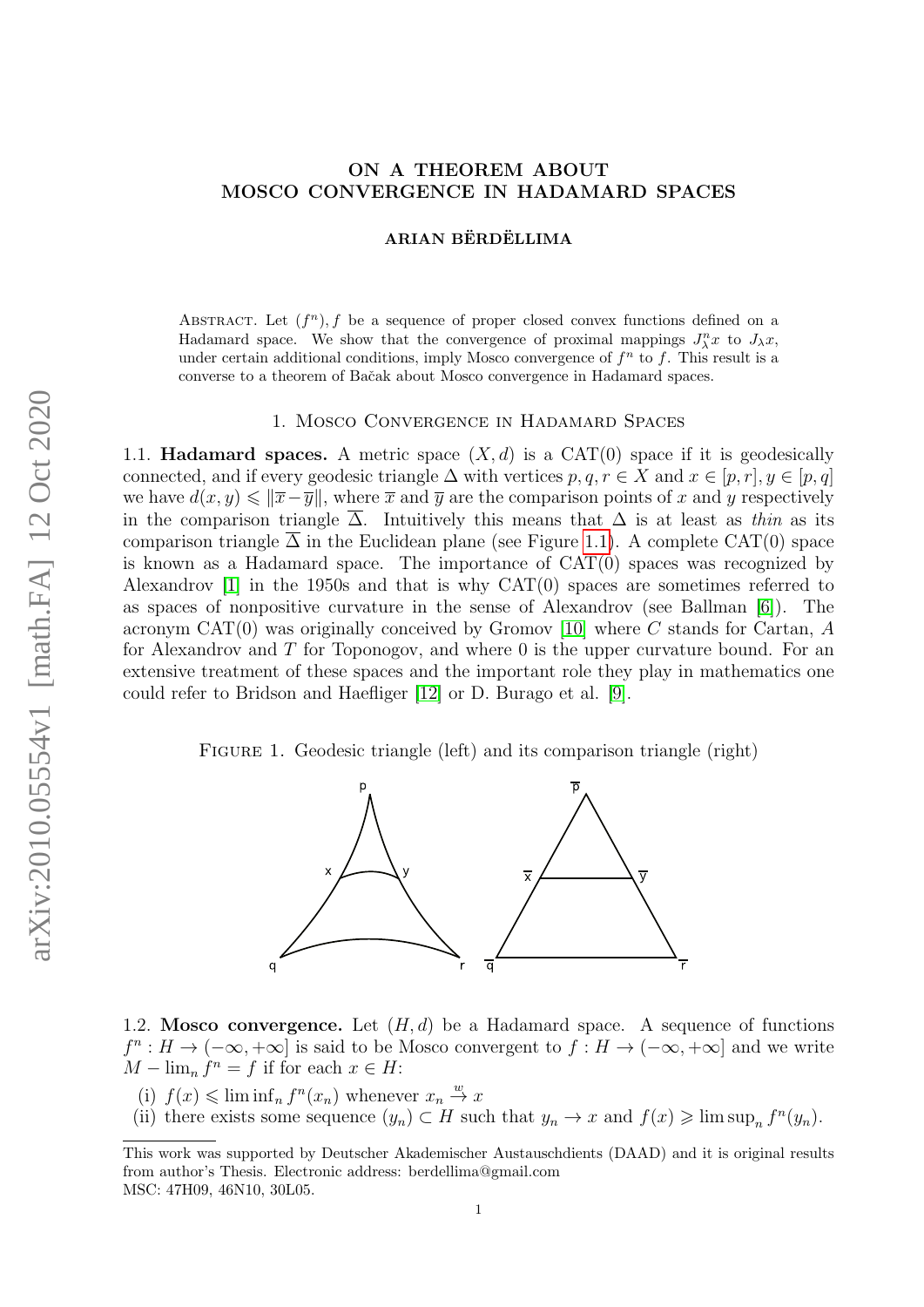Note that  $x_n \stackrel{w}{\to} x$  means  $x_n$  converges *weakly* to x and by definition  $x_n \stackrel{w}{\to} x$  if and only if  $\lim_{n} d(x, P_{\gamma}x_{n}) = 0$  for every geodesic segment emanating from x. Here  $P_{\gamma}x_{n}$  is the metric projection of  $x_n$  onto  $\gamma$ . Weak limits are unique and every bounded sequence has a weakly convergent subsequence (see  $(7, Chapter 2)$ ). If [\(i\)](#page-0-1) is substituted with strong convergence then one gets what is known as Γ-convergence. Therefore Mosco convergence is a stronger type of convergence and subsequently Mosco convergence implies Γ-convergence. The original motivation for introducing Mosco convergence in analysis was to define a special convergence for closed convex sets of a normed space  $X$ , in which both the strong and the weak topologies of  $X$  are involved (see [\[13,](#page-11-6) Definition 1]). Another way to introduce Mosco convergence has been to make the so called Fenchel conjugate  $f^*$  of a closed convex proper function f bicontinous (see [\[3,](#page-11-7) pg. 294]). Note that we say a function f is a closed function whenever it is lower semicontinuous. Mosco convergence can be extended also for sets. Let  $\iota_S$  denote the indicator function of a set  $S \subseteq H$  i.e.  $\iota_S(x) = 0$  if  $x \in S$  and  $\iota_S(x) = +\infty$ otherwise. A sequence of sets  $(S_n)_{n\in\mathbb{N}}$  is said to converge in the sense of Mosco to a set S whenever  $M - \lim_{n \to \infty} \iota_{S_n} = \iota_S$ .

**Proposition 1.** [\[8,](#page-11-8) Corollary 5.2.8] Let  $(H, d)$  be a Hadamard space and  $(C_n)_{n \in \mathbb{N}}$  a sequence of closed convex sets. If  $M-\lim_{n} C_n = C$  for some set  $C \subseteq H$  then C is closed and convex.

*Proof.* By definition  $M - \lim_{n} C_n = C$  means  $M - \lim_{n} \iota_{C_n} = \iota_C$ .  $C_n$  is convex and closed for all n implies that the indicator function  $\iota_{C_n}$  is closed convex for all n. But Mosco convergence preserves convexity and lower semicontinuity therefore  $\iota_C$  is a closed convex function. This is equivalent to  $C$  being a closed convex set.

**Proposition 2.** [\[8,](#page-11-8) Example 5.2.7] Let  $(C_n)_{n\in\mathbb{N}}$  be a sequence of closed convex subsets of H. If  $C_n$  is a nonincreasing sequence then  $(C_n)$  Mosco converges to its intersection. If  $(C_n)$  is nondecreasing then it Mosco converges to the closure of its union.

*Proof.* The proof follows the lines in [\[13,](#page-11-6) Lemma 1.2, Lemma 1.3]. Let  $C_n$  be a nonincreasing sequence of closed convex sets and  $C := \bigcap_k C_k$ . By definition it is suffices to prove that  $M-\lim_{n\to\infty}$   $\iota_{C_n} = \iota_C$ . Let  $(x_n)_{n\in\mathbb{N}}$  be a sequence such that  $x_n \in C_n$  for all n and  $\lim_{n\to\infty}$   $x_n = x$ . Then  $\iota_{C_n}(x_n) = 0$  for all n implies  $\limsup_n \iota_{C_n}(x_n) = 0 \leqslant \iota_C(x)$  confirming condition [\(ii\)](#page-0-2). Now let  $(x_n)_{n\in\mathbb{N}}$  be such that  $x_n \in C_n$  for all  $w-\lim_n x_n = x$ . Assumption  $C_n \subseteq C_m$ whenever  $m \leq n$  implies that  $x_n \in C_m$  for all  $n \geq m$ . But  $C_m$  is a closed convex set hence by [\[5,](#page-11-9) Lemma 3.1] it follows that  $C_m$  is weakly closed. Therefore  $x = w - \lim_n x_n \in C_m$ and this holds for any  $m \in \mathbb{N}$  since m was arbitrary. This means that  $x \in \bigcap_k C_k$  implying  $\iota_C(x) = 0 \leq \liminf_n \iota_{C_n}(x_n)$  confirming condition [\(i\)](#page-0-1). Analogue arguments for the second statement.

1.3. A theorem of Attouch. Let X be a normed linear space and  $f: X \to (-\infty, +\infty]$ a proper closed convex function. For  $\lambda > 0$  the Moreau-Yosida approximate of f is defined as

<span id="page-1-0"></span>(1) 
$$
f_{\lambda}(x) := \inf_{y \in X} \left\{ f(y) + \frac{1}{2\lambda} ||x - y||^2 \right\}.
$$

It can be shown that  $f_{\lambda}$  is a convex continuous function [\[3,](#page-11-7) Proposition 3.3]. Moreover  $\lim_{\lambda\to 0} f_{\lambda}(x) = f(x)$  for all  $x \in X$ . For a given parameter  $\lambda > 0$  the proximal mapping of f is defined as

<span id="page-1-1"></span>(2) 
$$
J_{\lambda} x := \arg \min_{y \in X} \left\{ f(y) + \frac{1}{2\lambda} \|x - y\|^2 \right\}.
$$

For a function  $f: X \to (-\infty, +\infty]$  let  $\partial f(x)$  denote the subdifferential of f at  $x \in X$ 

(3) 
$$
\partial f(x) := \{ u \in X^* | f(x) \geqslant f(y) + \langle u, y - x \rangle, \forall y \in X \}.
$$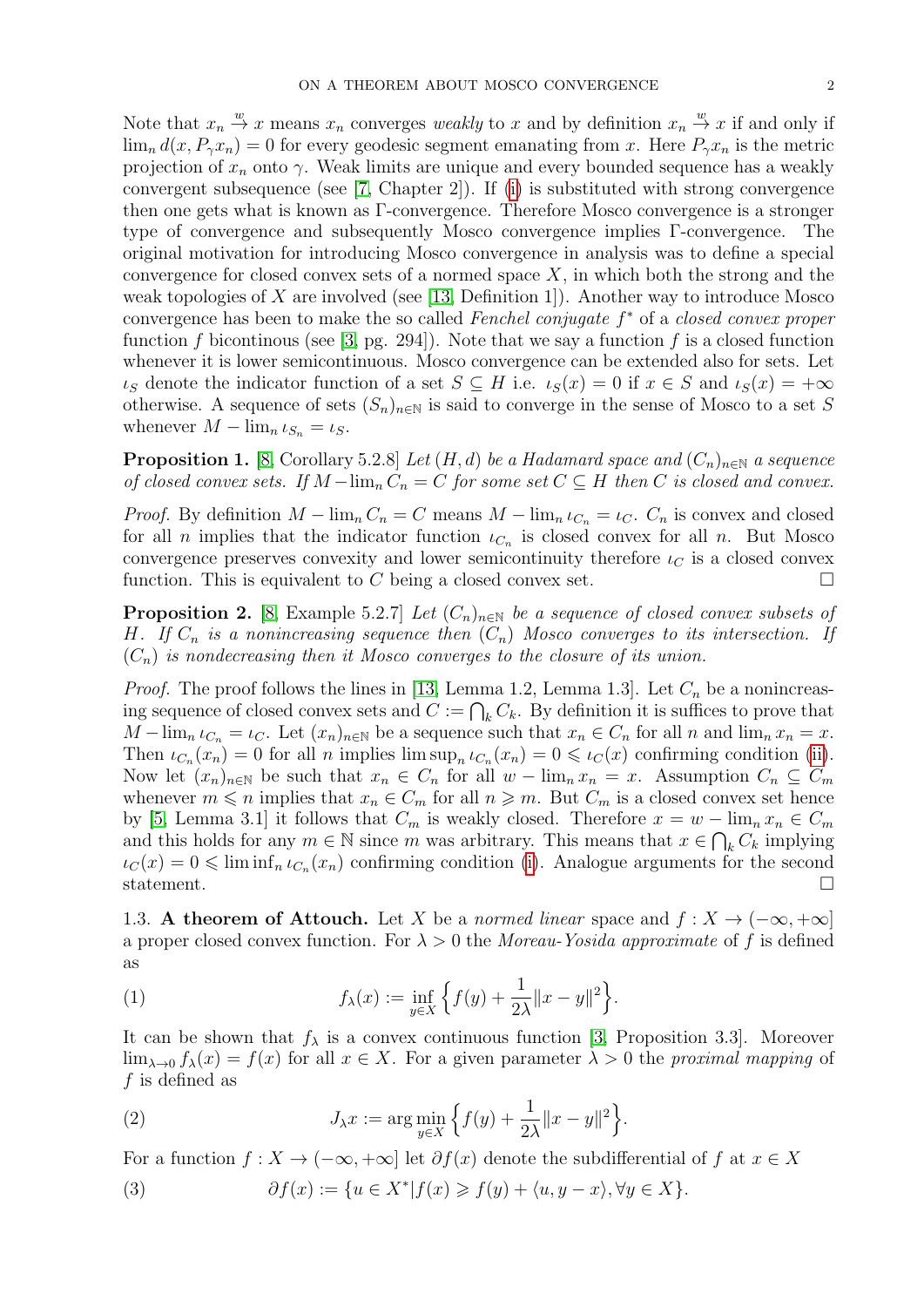We say a pair  $(x, u) \in X \times X^*$  lies in  $\partial f$  whenever  $u \in \partial f(x)$ . For more on fundamental concepts in convex analysis in linear spaces refer to the classical book by Rockafellar [\[14\]](#page-11-10). A celebrated result in the theory of Mosco convergence is the following theorem of Attouch.

<span id="page-2-0"></span>**Theorem 1.** [\[3,](#page-11-7) Attouch's Theorem] Let X be a smooth reflexive Banach space. Let  $(f^n)_{n\in\mathbb{N}}$ , f be a sequence of proper closed convex functions from X into  $(-\infty, +\infty]$ . The following equivalences hold:

- (i)  $M \lim_{n} f^{n} = f$
- (ii)  $\forall \lambda > 0, \forall x \in X$  it holds  $\lim_{n} J_{\lambda}^{n}x = J_{\lambda}x$  and  $\exists (u, v) \in \partial f, \exists (u_n, v_n) \in \partial f^n$  such that  $\lim_n u_n = u$  in X,  $\lim_n v_n = v$  in X<sup>\*</sup>, and  $\lim_n f^n(u_n) = f(u)$
- (iii)  $\forall \lambda > 0, \forall x \in X$  it holds  $\lim_{n} f_{\lambda}^{n}(x) = f_{\lambda}(x)$ .

Theorem [1](#page-2-0) appeared first in [\[2\]](#page-11-11) for Hilbert spaces and then generalized for any smooth reflexive Banach space in [\[3\]](#page-11-7).

1.4. A theorem of Bačak. Because a norm  $\|\cdot\|$  in a linear space X induces a metric  $d(x, y) = ||x-y||$  for any  $x, y \in X$  then definitions [\(1\)](#page-1-0) and [\(2\)](#page-1-1) can be accommodated easily in the setting of a Hadamard space using its metric. For a given closed convex function  $f: H \to (-\infty, +\infty]$  and parameter  $\lambda > 0$  the Moreau approximate  $f_{\lambda}$  of f is defined as

(4) 
$$
f_{\lambda}(x) := \inf_{y \in H} \left\{ f(y) + \frac{1}{2\lambda} d(y, x)^2 \right\}, \text{ for each } x \in H
$$

and the proximal mapping of f

(5) 
$$
J_{\lambda}x := \arg\min_{y\in H} \left\{ f(y) + \frac{1}{2\lambda} d(y,x)^2 \right\}, \text{ for each } x \in H.
$$

In his study of the gradient flow in Hadamard spaces [\[8\]](#page-11-8) Bačak established a result which relates Mosco convergence of a sequence of closed convex functions  $(f^n)_{n\in\mathbb{N}}$  to the pointwise convergence of Moreau approximates  $(f_{\lambda}^n)_{n\in\mathbb{N}}$  and proximal mappings  $(J_{\lambda}^n)_{n\in\mathbb{N}}$ .

<span id="page-2-2"></span>**Theorem 2.** (Bačak) Let  $(H,d)$  be a Hadamard space and  $f^n : H \to (-\infty, +\infty]$  a sequence of closed convex functions. If  $M - \lim_{n} f^{n}(x) = f(x)$ , then  $\lim_{n} f^{n}(x) = f_{\lambda}(x)$  and  $\lim_{n} J_{\lambda}^{n} x = J_{\lambda} x$  for each  $x \in H$ .

This result is the analogue of the implication  $(i) \rightarrow (iii)$  in Theorem [1.](#page-2-0) Later Bačak et al. [\[11\]](#page-11-12) proved the following.

<span id="page-2-1"></span>**Theorem 3.** Let  $(H, d)$  be a Hadamard space and  $f, f^n : H \to (-\infty, +\infty]$  be a sequence of closed convex functions. If  $\lim_n f^n_\lambda(x) = f_\lambda(x)$  then  $M - \lim_n f^n(x) = f(x)$  for all  $x \in H$ .

This result together with Theorem [3](#page-2-1) imply the equivalence between Mosco convergence and pointwise convergence of Moreau approximates in Hadamard spaces. This completes the equivalence  $(i) \leftrightarrow (iii)$  in Theorem [1](#page-2-0) for Hadamard spaces. However it is not known whether convergence of proximal mappings imply, under some additional conditions, the Mosco convergence of  $f^n$ . This was left an open question by Bačak [\[8\]](#page-11-8). That convergence of proximal mappings only is not enough was noted by Baˇcak in [\[4\]](#page-11-13). Indeed consider a sequence of constant functions  $0, 1, 0, 1, \ldots$  defined on R. Evidently they are closed and convex but they don't converge in the sense of Mosco to any function  $f$ . However their proximal mapping maps  $J_\lambda : \mathbb{R} \to \mathbb{R}$  (i.e.  $x \mapsto J_\lambda x$ ) equal the identity map for all  $\lambda > 0$ . In this note we aim to complete the cycle of equivalences, the analogues of Attouch's theorem. This also answers an open question in [\[4\]](#page-11-13).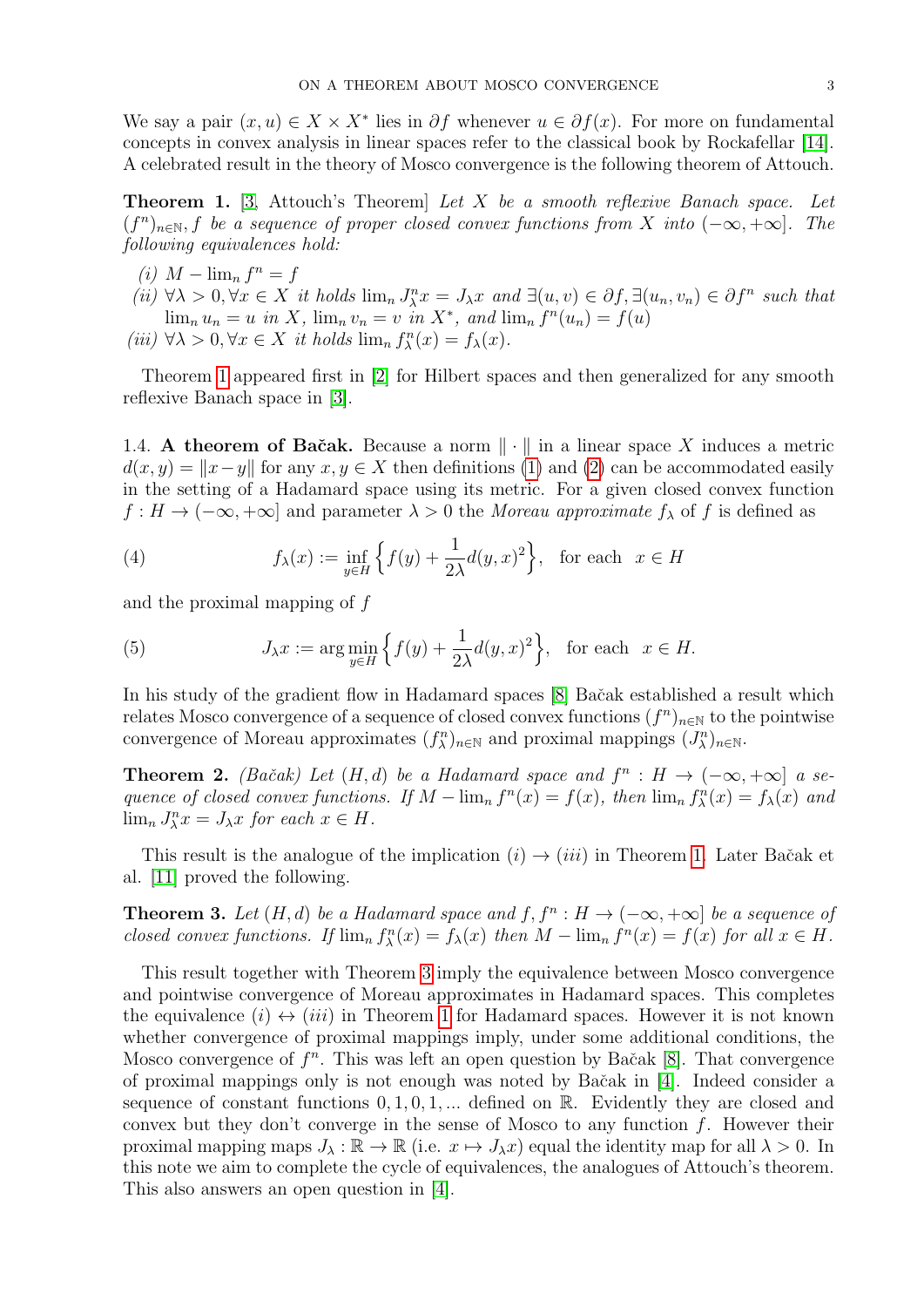### 2. Asymptotic Boundedness for the Slope of a Sequence of Functions

2.1. Some preliminaries. For a given function  $f$  let dom  $f$  denote its effective domain i.e. dom  $f := \{x \in H \mid f(x) < +\infty\}$ . An element  $x \in H$  is said to be a minimizer of f whenever  $f(x) \leq f(y)$  for all  $y \in \text{dom } f$ .

**Definition 1.** Let  $f : H → (-∞, +∞]$  be a closed convex function and  $x ∈ dom f$ . The slope of f at x is defined as

<span id="page-3-1"></span>(6) 
$$
|\partial f|(x) := \limsup_{y \to x} \frac{\max\{f(x) - f(y), 0\}}{d(x, y)}
$$

If  $f(x) = +\infty$  we set  $|\partial f|(x) := +\infty$ .

It follows that  $|\partial f|(x) = 0$  whenever  $x \in H$  is a minimizer of f. The inclusion dom  $|\partial f| \subset$  $dom f$  is evident. Moreover the followings are true

- (i)  $|\partial (f+q)|(x) \leq |\partial f|(x) + |\partial q|(x)$  for any two functions f, q
- (ii)  $|\partial(\alpha f)|(x) = \alpha |\partial f|(x)$  for any scalar  $\alpha > 0$ .

<span id="page-3-2"></span>**Lemma 1.** [\[8,](#page-11-8) Lemma 5.1.2] Let  $f : H \to (-\infty, +\infty]$  be a closed convex function. Then

(7) 
$$
|\partial f|(x) = \sup_{y \in H \setminus \{x\}} \frac{\max\{f(x) - f(y), 0\}}{d(x, y)}, \quad x \in \text{dom } f.
$$

Moreover dom  $|\partial f|$  is dense in dom f and  $|\partial f|$  is closed whenever f is closed.

<span id="page-3-4"></span>**Lemma 2.** [\[8,](#page-11-8) Lemma 5.1.3] Let  $f : H \to (-\infty, +\infty]$  be a closed convex function. Then for every  $x \in H$  and  $\lambda > 0$  we have  $J_{\lambda}x \in \text{dom} \, |\partial f|$  and

(8) 
$$
|\partial f|(J_\lambda x) \leqslant \frac{d(J_\lambda x, x)}{\lambda}.
$$

A function  $f : H \to (-\infty, +\infty]$  is said to be a strongly convex function with parameter  $\mu > 0$  if

(9) 
$$
f(x_t) \leq (1-t)f(x_0) + tf(x_1) - \frac{\mu}{2}d(x_0, x_1)^2
$$

for all  $t \in [0,1]$ . Here  $x_t := (1-t)x_0 \oplus tx_1$  denotes the convex combination of  $x_0$  and  $x_1$ . Geometrically the element  $x_t$  is the unique point on the geodesic segment  $[x_0, x_1]$ connecting  $x_0$  with  $x_1$  such that  $d(x_t, x_0) = td(x_0, x_1)$  and  $d(x_t, x_1) = (1 - t)d(x_0, x_1)$ .

<span id="page-3-3"></span>**Proposition 3.** [\[8,](#page-11-8) Proposition 2.2.17] Let  $(H, d)$  be a Hadamard space and let  $f : H \rightarrow$  $(-\infty, +\infty]$  be a closed strongly convex function with parameter  $\mu > 0$ . Then f has a unique minimizer  $x \in H$  and each minimizing sequence converges to x. Moreover

(10) 
$$
f(x) + \frac{\mu}{2}d(x,y)^2 \leqslant f(y), \ \forall y \in H.
$$

*Proof.* Let  $(x_n)_{n\in\mathbb{N}}$  be a minimizing sequence of f i.e.  $\lim_{n} f(x_n) = \inf_{y\in H} f(y)$ . By virtue of [\[8,](#page-11-8) Lemma 2.2.14]  $f$  is bounded from below. Denote by  $x_{mn} := \frac{1}{2}x_m \oplus \frac{1}{2}$  $\frac{1}{2}x_n$ . By strong convexity

<span id="page-3-0"></span>
$$
f(x_{mn}) \leq \frac{1}{2}f(x_m) + \frac{1}{2}f(x_n) - \frac{\mu}{8}d(x_m, x_n)^2
$$

implying

$$
\frac{\mu}{8}d(x_m, x_n)^2 \leq \frac{1}{2}f(x_m) + \frac{1}{2}f(x_n) - f(x_{mn}).
$$

But the new sequence  $(x_{mn})_{m,n\in\mathbb{N}}$  is also a minimizing sequence. Then  $\lim_{m,n} d(x_m, x_n) = 0$ implies  $(x_n)_{n\in\mathbb{N}}$  is Cauchy sequence so it converges to some point  $x \in H$ . Assumption f is closed is equivalent to f being lower-semicontinuous. The inequalities  $f(x) \leq$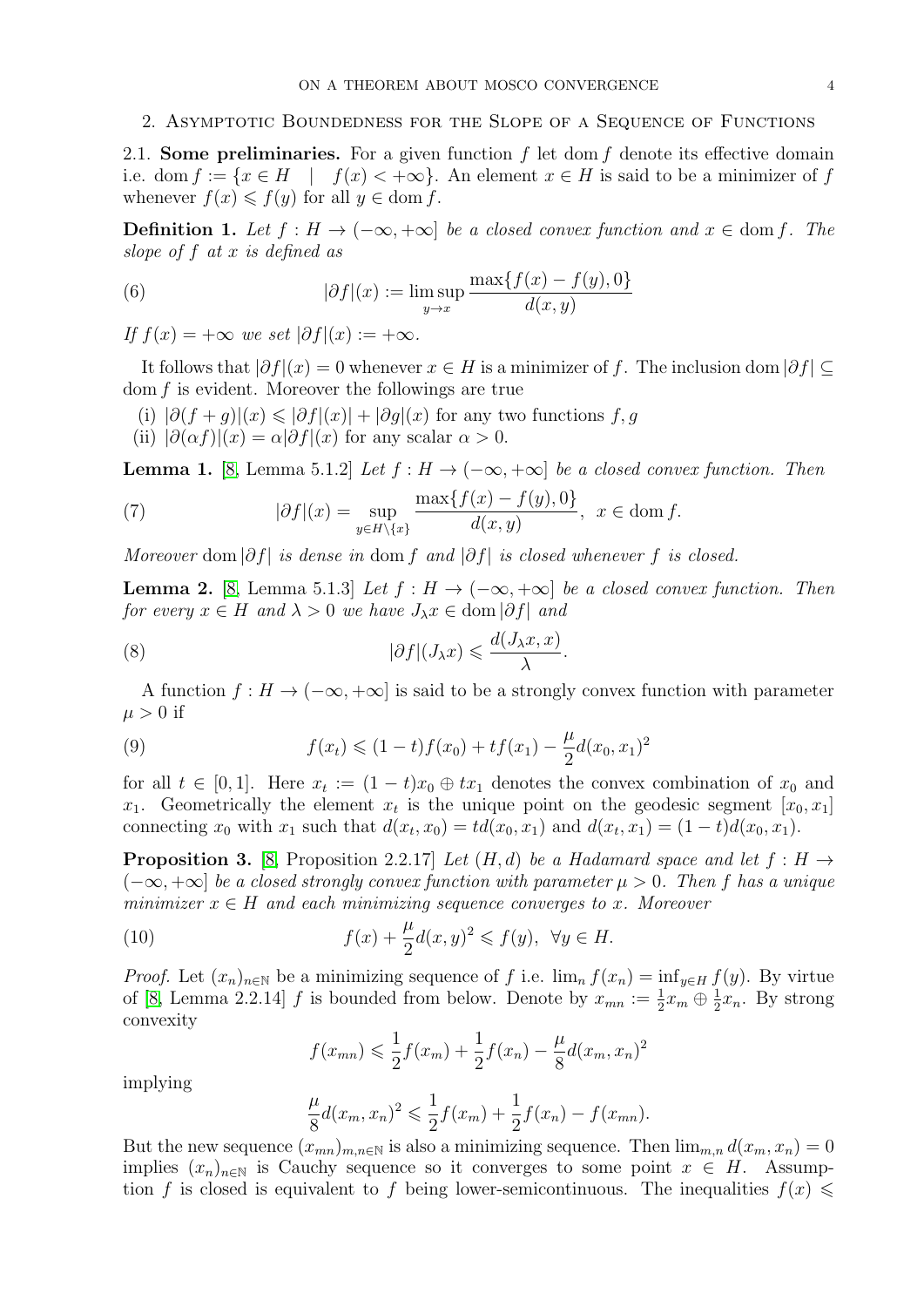$\liminf_{n} f(x_n) = \inf_{y \in H} f(y)$  and  $f(x) \geq \inf_{y \in H} f(y)$  imply that  $x \in \arg \min_{y \in H} f(y)$ . Uniqueness of minimizer follows immediately from the strong convexity property. Now consider some  $y \in H$  and let  $\gamma : [0, 1] \to H$  be the geodesic emanating from x and ending at y i.e.  $\gamma(0) = x, \gamma(1) = y$ . Then  $f(x) < f(\gamma(t))$  together with the strong convexity imply

$$
f(x) < (1-t)f(x) + tf(y) - \frac{\mu}{2}(1-t)td(x,y)^2
$$

or equivalently

$$
tf(x) < tf(y) - \frac{\mu}{2}(1-t)td(x, y)^2.
$$

Dividing by t and taking limit  $t \downarrow 0$  yields inequality [\(10\)](#page-3-0).

#### 2.2. Asymptotically bounded slope.

**Definition 2.** A sequence of functions  $f^n : H \to (-\infty, +\infty]$  is said to have pointwise asymptotically bounded slope on H whenever  $\limsup_n |\partial f^n|(x)$  is finite for all  $x \in H$ . If additionally for all  $x \in H$  we have  $\limsup_n |\partial f^n|(x) \leq C$  for some  $C > 0$  then the sequence of functions  $f^n$  is said to have uniform asymptotically bounded slope on  $H$ .

Recall that a set  $K$  of a vector space  $V$  is a cone (or sometimes called a linear cone) if for each x in K and positive scalars  $\alpha$ , the product  $\alpha x$  is in K. The set K is a convex cone if and only if any nonnegative combination of elements from  $K$  remains in  $K$ . Let  $F(H)$  denote the vector space of sequences of (extended) real valued functions defined on H and let  $A(H) := \{(f_n)_{n \in \mathbb{N}} \in F(H) \mid \limsup_n |\partial f^n|(x) < +\infty, \forall x \in H\}$  denote the set of all sequences that have pointwise asymptotically bounded slope on H.

## **Proposition 4.**  $A(H)$  is a convex cone in  $F(H)$ .

*Proof.* It suffices to prove the statement for only two elements. Let  $(f^n), (g^n) \in A(H)$  and  $\alpha, \beta > 0$ . Denote by  $h^n := \alpha f^n + \beta g^n$  for each  $n \in \mathbb{N}$ . By definition of the slope [\(6\)](#page-3-1) we have

$$
|\partial h^n|(x) = \limsup_{y \to x} \frac{\max\{h^n(x) - h^n(y), 0\}}{d(x, y)}
$$

.

On the other hand

$$
\max\{h^n(x) - h^n(y), 0\} \le \alpha \max\{f^n(x) - f^n(y), 0\} + \beta \max\{g^n(x) - g^n(y), 0\}
$$

and the fact that the limit superior of the sum is not greater than the sum of limit superior together with  $\alpha, \beta > 0$  imply

$$
|\partial h^n|(x)\leqslant \alpha \limsup\limits_{y\to x}\frac{\max\{f^n(x)-f^n(y),0\}}{d(x,y)}+\beta \limsup\limits_{y\to x}\frac{\max\{g^n(x)-g^n(y),0\}}{d(x,y)}
$$

or equivalently

$$
|\partial h^n|(x)\leqslant \alpha |\partial f^n|(x)+\beta |\partial g^n|(x),\ \ \forall n\in\mathbb{N}.
$$

Taking limit superior with respect to  $n$  on both sides yields

lim sup n  $|\partial h^n|(x) \leqslant \limsup$ n  $(\alpha|\partial f^n|(x)+\beta|\partial g^n|(x))\leq \alpha \limsup$ n  $|\partial f^n|(x)+\beta$  lim sup n  $|\partial g^n|(x)$ .

Assumption  $(f^n)$ ,  $(g^n) \in A(H)$  implies  $\limsup_n |\partial f^n|(x)$ ,  $\limsup_n |\partial g^n|(x) < +\infty, \forall x \in H$ . Hence  $\limsup_n |\partial h^n|(x)| < +\infty$  for each  $x \in H$  gives  $(h^n) \in A(H)$  as desired.

**Remark 1.** The set  $A_0(H)$  of sequences of functions with uniform asymptotically bounded slope is also a convex cone.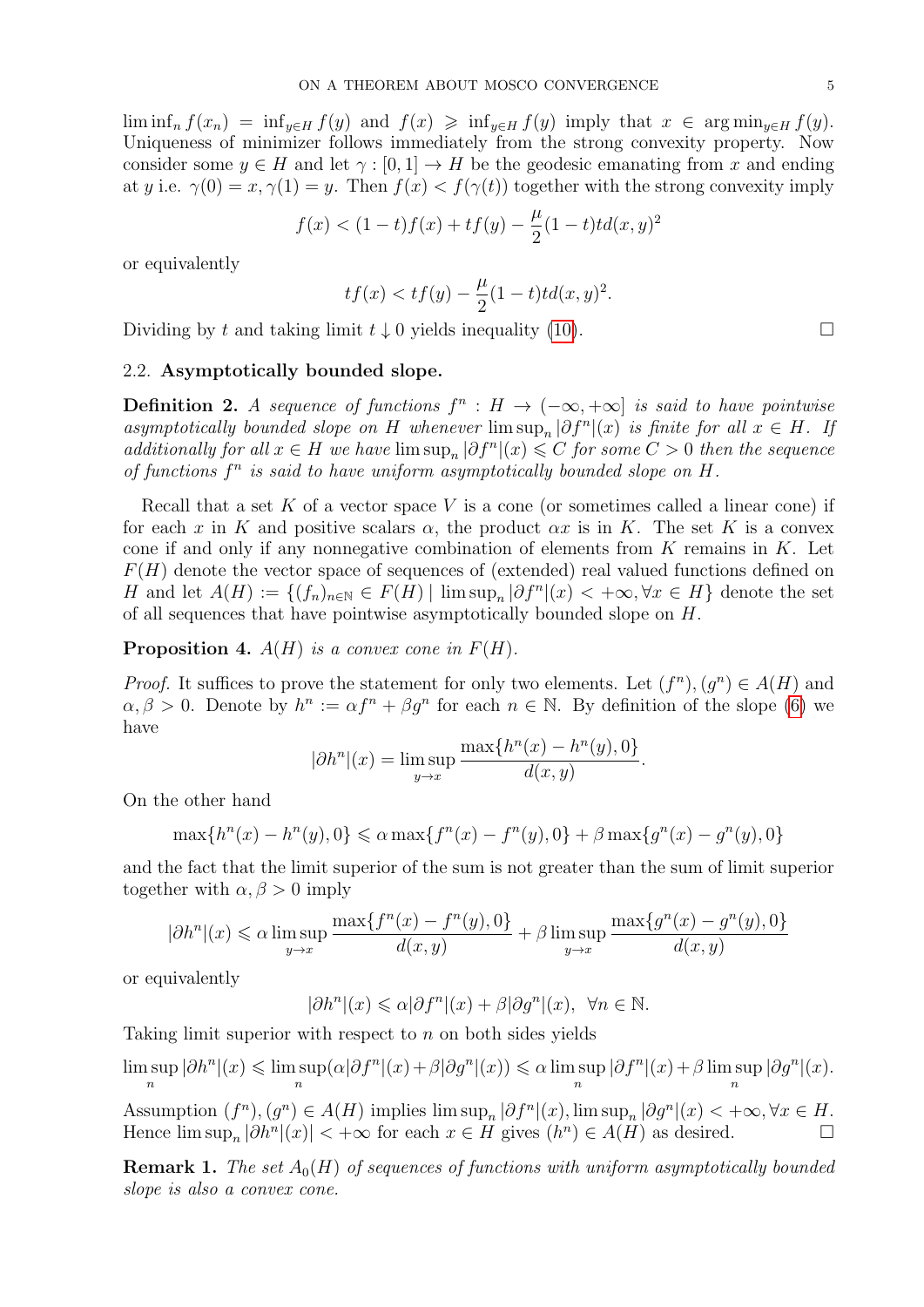**Proposition 5.** Let  $(f^n)$  be a sequence of proper closed convex functions defined on a Hadamard space  $(H, d)$ . Let f be the pointwise limit of  $(f^n)$  such that  $\text{dom} |\partial f| \neq \emptyset$ . For a given element  $x \in H$  define the sequence of functions  $(g^n)$  and g for all  $y \in H \setminus \{x\}$ 

<span id="page-5-0"></span>
$$
g^{n}(y; x) := \frac{\max\{f^{n}(x) - f^{n}(y), 0\}}{d(x, y)}, \ \ n \in \mathbb{N}
$$

$$
g(y; x) := \frac{\max\{f(x) - f(y), 0\}}{d(x, y)}.
$$

Then  $(f^n) \in A(\text{dom}|\partial f|)$  whenever

(11) 
$$
\lim_{n} \sup_{y \in H \setminus \{x\}} |g^{n}(y;x) - g(y;x)| = 0.
$$

If additionally  $\sup_{x \in \text{dom} |\partial f|} |\partial f|(x) < +\infty$  then  $(f^n) \in A_0(\text{dom} |\partial f|)$ .

Proof. From the elementary reverse triangle inequality

$$
\sup_{y \in H \setminus \{x\}} |g^n(y; x) - g(y; x)| \geqslant | \sup_{y \in H \setminus \{x\}} g^n(y; x) - \sup_{y \in H \setminus \{x\}} g(y; x)|.
$$

Assumption [\(11\)](#page-5-0) implies  $\lim_{n} \sup_{y \in H \setminus \{x\}} g^{n}(y;x) = \sup_{y \in H \setminus \{x\}} g(y;x)$ . By virtue of Lemma [1](#page-3-2) this is equivalent to  $\lim_{n} |\partial f^{n}|(x) = |\partial f|(x)$ . Since  $\dim |\partial f| \neq \emptyset$  then  $\lim_{n} |\partial f^{n}|(x)$  is finite on dom  $|\partial f|$ . Therefore  $(f^n)$  has pointwise asymptotically bounded slope on dom  $|\partial f|$ . If additionally  $\sup_{x \in \text{dom} |\partial f|}(x) < +\infty$  then  $|\partial f|(x) \leq C$  for some  $C > 0$  for all  $x \in$  $\text{dom } |\partial f|$ . This implies  $\lim_{n} |\partial f^{n}|(x) \leqslant C$  for all  $x \in \text{dom } |\partial f|$ .

# 3. A Converse Theorem

<span id="page-5-3"></span>**Theorem 4.** Let  $(H,d)$  be a Hadamard space and  $f^n : H \to (-\infty, +\infty]$  be a sequence of closed convex functions. Suppose

<span id="page-5-2"></span><span id="page-5-1"></span>(i)  $\lim_{n} f^{n}(x) = f(x)$  for all  $x \in H$ (*ii*)  $(f^n) \in A(H)$ 

If  $\lim_{n} J_{\lambda}^{n} x = J_{\lambda} x$  then  $\lim_{n} f_{\lambda}^{n}(x) = f_{\lambda}(x)$  for each  $x \in H$ .

*Proof.* Note that  $f^n$  is convex for each n. Since the metric  $d(\cdot, x)^2$  is a strongly convex function then the map

$$
y \mapsto f^n(y) + \frac{1}{2\lambda} d(y, x)^2
$$

is strongly convex for each  $x \in H$ . It follows from Proposition [3](#page-3-3) that the proximal mapping

$$
J_{\lambda}^{n} x := \arg\min_{y \in H} \left\{ f^{n}(y) + \frac{1}{2\lambda} d(y, x)^{2} \right\}
$$

exists and it is unique. Similarly for  $J_\lambda x$ . By definition for all n we have

$$
f_{\lambda}^{n}(x) = f^{n}(J_{\lambda}^{n}x) + \frac{1}{2\lambda}d(x, J_{\lambda}^{n}x)^{2}.
$$

From the elementary triangle inequality  $d(x, J_\lambda^nx) \leq d(x, J_\lambda x) + d(J_\lambda x, J_\lambda^nx)$  and interchanging the role of  $J_{\lambda}^{n}x$  with  $J_{\lambda}x$  we obtain the estimate

$$
|d(x, J_\lambda^nx)-d(x, J_\lambda x)|\leqslant d(J_\lambda x, J_\lambda^nx).
$$

Assumption  $\lim_{n} J_{\lambda}^{n}x = J_{\lambda}x$  implies  $\lim_{n} d(x, J_{\lambda}^{n}x) = d(x, J_{\lambda}x)$  for each  $x \in H$ . Therefore it is sufficient to prove  $\lim_n f^n(J_\lambda^n x) = f(J_\lambda x)$ . By Lemma [2,](#page-3-4)  $J_\lambda x \in \text{dom} |\partial f|$  for any  $x \in H$  yields  $J_\lambda x \in \text{dom } f$  since  $\text{dom } |\partial f| \subseteq \text{dom } f$ . Similarly  $J_\lambda^n x \in \text{dom } f^n$ . From the definition of Moreau approximate it follows that for all  $n$ 

$$
f^{n}(J_{\lambda}^{n}x) + \frac{1}{2\lambda}d(J_{\lambda}^{n}x, x)^{2} \leqslant f^{n}(J_{\lambda}x) + \frac{1}{2\lambda}d(J_{\lambda}x, x)^{2}.
$$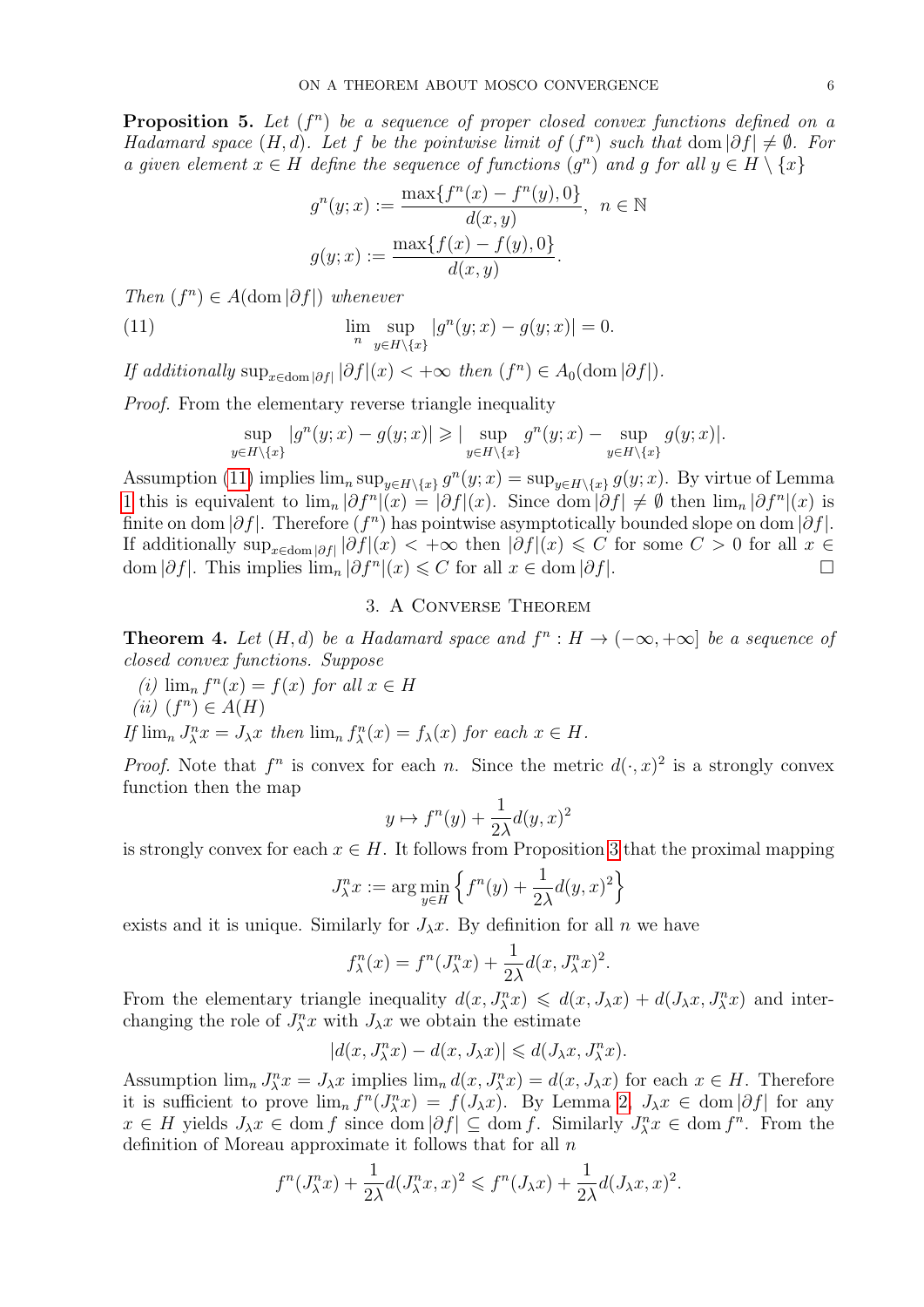which in turn together with assumption [\(i\)](#page-5-1) and  $\lim_{n} J_{\lambda}^{n} x = J_{\lambda} x$  gives

(12) 
$$
-\infty \leq \limsup_n f^n(J_\lambda^nx) \leq f(J_\lambda x) < +\infty.
$$

On the other hand assumption [\(ii\)](#page-5-2) implies that for some finite valued nonnegative function  $C : H \to \mathbb{R}_+$  we have  $\limsup_n |\partial f^n|(x) \leq C(x)$  for all  $x \in H$ . In particular  $\limsup_n |\partial f^n|(J_\lambda x) \leqslant C(J_\lambda x) < +\infty$  for all  $x \in H$ . Therefore there exists some  $n_0 \in \mathbb{N}$ such that for all  $n \geq n_0$  we have  $J_\lambda x \in \text{dom} |\partial f^n|$  implying that  $f^n(J_\lambda x)$  and  $|\partial f^n|(J_\lambda x)$ are finite. By virtue of Lemma [1](#page-3-2) the following inequality holds for all  $n \ge n_0$ 

<span id="page-6-2"></span>
$$
f^{n}(J_{\lambda}^{n} x) \geqslant f^{n}(J_{\lambda} x) - |\partial f^{n}|(J_{\lambda} x) d(J_{\lambda} x, J_{\lambda}^{n} x).
$$

This implies

<span id="page-6-0"></span>(13) 
$$
+\infty > \liminf_{n} f^{n}(J_{\lambda}^{n}x) \geq f(J_{\lambda}x) - \limsup_{n} |\partial f^{n}|(J_{\lambda}x)d(J_{\lambda}x, J_{\lambda}^{n}x) \geq -\infty.
$$

But  $\limsup_n |\partial f^n|(J_\lambda x) \leq C(J_\lambda x) < +\infty$  yields

<span id="page-6-1"></span>
$$
\limsup_n |\partial f^n|(J_\lambda x)d(J_\lambda x, J_\lambda^nx) = \limsup_n |\partial f^n|(J_\lambda x) \cdot \lim_n d(J_\lambda x, J_\lambda^nx) \leqslant C(J_\lambda x) \cdot 0 = 0
$$

which together with [\(13\)](#page-6-0) gives

(14) 
$$
+\infty > \liminf_{n} f^{n}(J_{\lambda}^{n}x) \geq f(J_{\lambda}x) > -\infty.
$$

From inequality [\(14\)](#page-6-1) and [\(12\)](#page-6-2) we obtain  $f(J_\lambda x) = \lim_n f^n(J_\lambda^n x)$  as required.

It is natural to ask if, under some additional condition, the pointwise convergence of  $f<sup>n</sup>$ to f is also a necessary condition. The following theorem establishes this.

<span id="page-6-5"></span>**Theorem 5.** Let  $(H, d)$  be a Hadamard space and  $f, f^n : H \to (-\infty, +\infty]$  be a sequence of closed convex functions on H. Suppose  $(f^n) \in A(H)$ . If for all  $x \in H$ ,  $\lim_n f^n_\lambda(x) = f_\lambda(x)$ then

<span id="page-6-6"></span><span id="page-6-3"></span>(*i*)  $\lim_{n} J_{\lambda}^{n} x = J_{\lambda} x$ (*ii*)  $\lim_{n} f^{n}(x) = f(x)$ .

*Proof.* By Theorem [3](#page-2-1) assumption  $\lim_{n} f_{\lambda}^{n}(x) = f_{\lambda}(x)$  implies  $M - \lim_{n} f^{n}(x) = f(x)$  for all  $x \in H$ . Then Theorem [2](#page-2-2) yields  $\lim_{n} J_{\lambda}^{n}x = J_{\lambda}x$  for all  $x \in H$ . This proves [\(i\)](#page-6-3) which in turn yields

$$
f_{\lambda}(x) = \lim_{n} f_{\lambda}^{n}(x) = \limsup_{n} f^{n}(J_{\lambda}^{n}x) + \frac{1}{2\lambda} \lim_{n} d(J_{\lambda}^{n}x, x)^{2} = \limsup_{n} f^{n}(J_{\lambda}^{n}x) + \frac{1}{2\lambda} d(J_{\lambda}x, x)^{2}.
$$

By definition of Moreau approximate then it follows  $f(J_\lambda x) = \limsup_n f^n(J_\lambda^n x)$ . Similarly  $f(J_\lambda x) = \liminf_n f^n(J_\lambda^n x)$  hence  $f(J_\lambda x) = \lim_n f^n(J_\lambda^n x)$ . On the other hand for each  $n \in \mathbb{N}$ we have

$$
f^{n}(J_{\lambda}^{n}x) \leqslant f^{n}(J_{\lambda}^{n}x) + \frac{1}{2\lambda}d(J_{\lambda}^{n}x, x)^{2} \leqslant f^{n}(x) \Rightarrow \lim_{n} f^{n}(J_{\lambda}^{n}x) \leqslant \liminf_{n} f^{n}(x).
$$

Therefore  $f(J_\lambda x) \leqslant \liminf_n f^n(x)$  for all  $x \in H$  and for all  $\lambda > 0$ . Using  $\lim_{\lambda \downarrow 0} J_\lambda x = x$ and the assumption that  $f$  is closed we obtain

(15) 
$$
f(x) \leq \liminf_{\lambda \downarrow 0} f(J_{\lambda}x) \leq \liminf_{n} f^{n}(x).
$$

By [\[3,](#page-11-7) Lemma 1.18] there exists a mapping  $n \mapsto \lambda(n)$  such that  $\lim_{n} \lambda(n) = 0$  and

<span id="page-6-4"></span>
$$
\lim_{\lambda \downarrow 0} \lim_{n} f_{\lambda}^{n}(x) = \lim_{n} f_{\lambda(n)}^{n}(x).
$$

By definition of Moreau approximate we can write

$$
f_{\lambda(n)}^n(x) = f^n(J_{\lambda(n)}^n x) + \frac{1}{2\lambda(n)} d(J_{\lambda(n)}^n x, x)^2
$$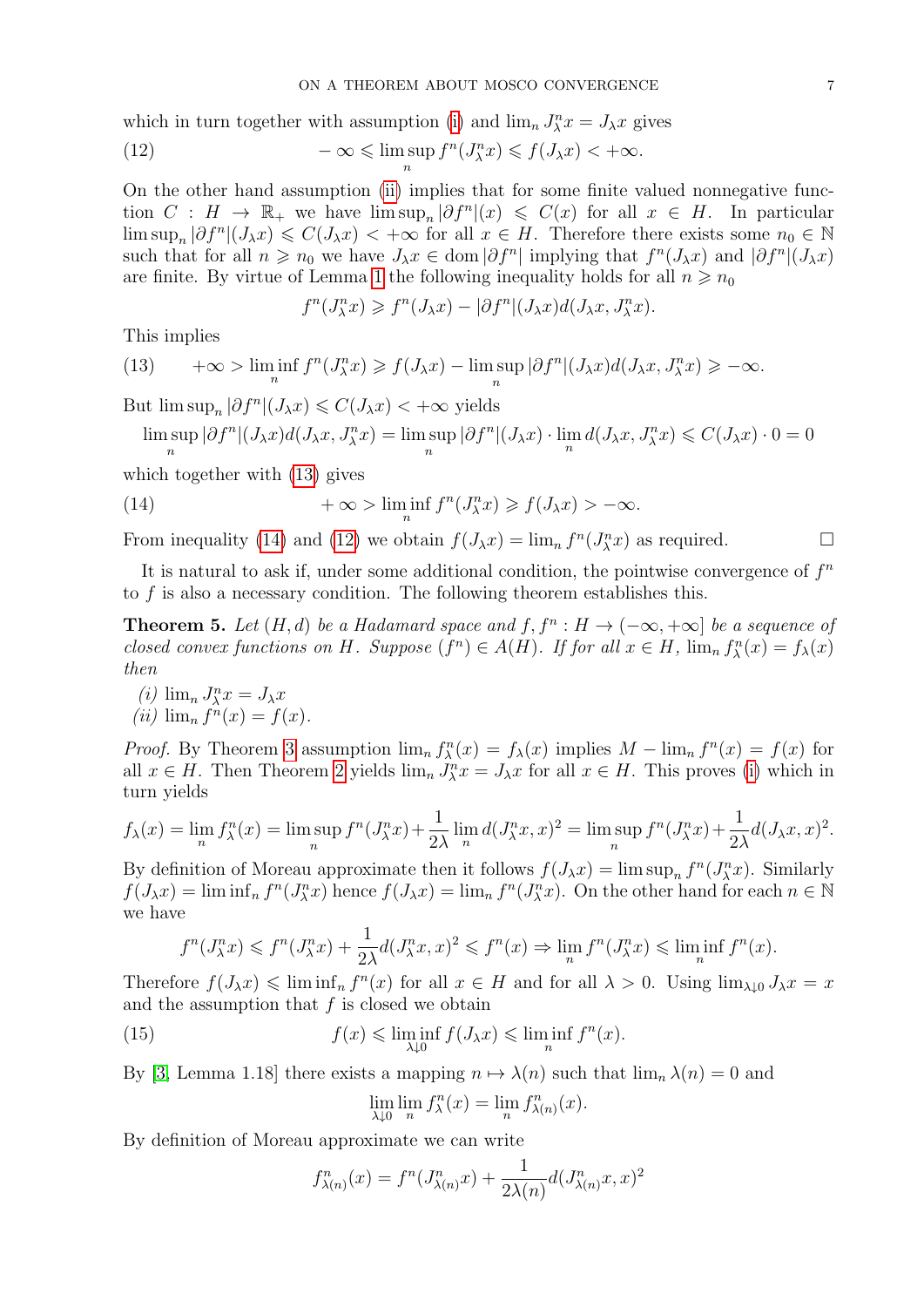implying

<span id="page-7-0"></span>(16) 
$$
f(x) \geq \lim_{n} \left[ f^{n}(J^{n}_{\lambda(n)}x) + \frac{1}{2\lambda(n)}d(J^{n}_{\lambda(n)}x, x)^{2} \right] \geq \limsup_{n} f^{n}(J^{n}_{\lambda(n)}x).
$$

By Lemma [1](#page-3-2) we have the inequalities

(17) 
$$
f^{n}(J_{\lambda(n)}^{n}x) + |\partial f^{n}|(x)d(J_{\lambda(n)}^{n}x, x) \geq f^{n}(x), \ \forall n \in \mathbb{N}
$$

which then give

<span id="page-7-1"></span>(18) 
$$
\limsup_{n} f^{n}(J^{n}_{\lambda(n)}x) + \limsup_{n} |\partial f^{n}|(x) d(J^{n}_{\lambda(n)}x, x) \geq \limsup_{n} f^{n}(x).
$$

Assumption  $(f^n)$  has pointwise asymptotically bounded slope on H implies that for some nonnegative finite valued function  $C: H \to \mathbb{R}_+$  we have  $\limsup_n |\partial f^n|(x) \leqslant C(x)$ . Hence

<span id="page-7-2"></span>
$$
0\leqslant \limsup_n|\partial f^n|(x)d(J_{\lambda(n)}^nx,x)=\limsup_n|\partial f^n|(x)\cdot \lim_n d(J_{\lambda(n)}^nx,x)\leqslant C(x)\cdot 0=0.
$$

From inequalities [\(16\)](#page-7-0) and [\(18\)](#page-7-1) it follows

(19) 
$$
f(x) \geq \limsup_{n} f^{n}(J^{n}_{\lambda(n)} x) \geq \limsup_{n} f^{n}(x).
$$

The inequalities [\(15\)](#page-6-4) and [\(19\)](#page-7-2) imply  $f(x) = \lim_{n} f^{n}$  $(x).$ 

It was pointed out by Baˇcak that Thoerem [5](#page-6-5) [\(ii\)](#page-6-6) can be proved directly by employing the following two key lemmas.

<span id="page-7-5"></span>**Lemma 3.** [\[8,](#page-11-8) Proposition 2.2.26] Let  $f : H \to (-\infty, +\infty]$  be a closed convex function and  $x \in H$ . Then the function  $\lambda \mapsto J_{\lambda}x$  is continuous on  $(0, +\infty)$  and

(20) 
$$
\lim_{\lambda \downarrow 0} J_{\lambda} x = P_{\text{cl} \text{ dom } f} x.
$$

In particular if  $x \in \text{cl} \text{ dom } f$  then  $\lambda \mapsto J_{\lambda}x$  is continuous on  $[0, +\infty)$ .

<span id="page-7-3"></span>**Lemma 4.** [\[8,](#page-11-8) Lemma 5.1.4] Let  $f : H \to (-\infty, +\infty]$  be a closed convex function. Then for any  $x \in H$  and  $\lambda \in (0, +\infty)$  we have

(21) 
$$
\frac{f(x) - f_{\lambda}(x)}{\lambda} \leq \frac{|\partial f|^2(x)}{2}.
$$

Without loss of generality let  $x \in \text{cl} \text{ dom } f$ . From triangle inequality for each  $n \in \mathbb{N}$  we have the upper estimate

<span id="page-7-4"></span>(22) 
$$
|f^{n}(x) - f(x)| \leq |f^{n}(x) - f_{\lambda}^{n}(x)| + |f_{\lambda}^{n}(x) - f_{\lambda}(x)| + |f_{\lambda}(x) - f(x)|.
$$

By Lemma [4](#page-7-3) we have  $|f^n(x) - f^n(x)| \leq \lambda |\partial f^n|^2(x)/2$  and for sufficiently large *n* assumption  $(f^n) \in A(H)$  implies  $|f^n(x) - f^n_{\lambda}(x)| \leq \lambda C(x)$  for some finite valued function  $C(x)$ . Hence this term vanishes as  $\lambda \downarrow 0$ . The middle term in [\(22\)](#page-7-4) vanishes by assumption  $\lim_{n} f_{\lambda}^{n}(x) =$  $f_{\lambda}(x)$  for each  $x \in H$ . On the other hand Lemma [3](#page-7-5) implies  $\lim_{\lambda \downarrow 0} J_{\lambda} x = x$ . The evident chain of inequalities  $f(J_\lambda x) \leq f_\lambda(x) \leq f(x)$  together with lsc of f imply  $|f_\lambda(x) - f(x)| \to 0$ as  $\lambda \downarrow 0$ . An application of Theorem [2](#page-2-2) and Theorem [3](#page-2-1) yield the following.

**Theorem 6.** Let  $(H, d)$  be a Hadamard space and  $f, f^n : H \to (-\infty, +\infty]$  be a sequence of proper closed convex functions. If  $(f^n) \in A(H)$ , then  $M - \lim_{n} f^n = f$  if and only if  $\lim_{n} f^{n}(x) = f(x)$  and  $\lim_{n} J_{\lambda}^{n} x = J_{\lambda} x$  for each  $x \in H$ .

*Proof.* Assume  $(f^n) \in A(H)$  and let  $\lim_n f^n(x) = f(x)$  for all  $x \in H$ . Then by Theorem [4](#page-5-3)  $\lim_{n} J_{\lambda}^{n}x = J_{\lambda}x$  implies  $\lim_{n} f_{\lambda}^{n}(x) = f_{\lambda}(x)$  for all  $x \in H$ . Theorem [3](#page-2-1) in turn yields  $M - \lim_{n} f^{n}(x) = f(x)$ . Now suppose  $M - \lim_{n} f^{n}(x) = f(x)$  then by Theorem [2](#page-2-2) we get  $\lim_{n} f_{\lambda}^{n}(x) = f_{\lambda}(x)$  for each  $x \in H$ . Since by assumption  $(f^{n}) \in A(H)$  then Theorem [5](#page-6-5) implies  $\lim_{n} f^{n}(x) = f(x)$  and  $\lim_{n} J_{\lambda}^{n}x = J_{\lambda}x$  for all  $x \in H$ .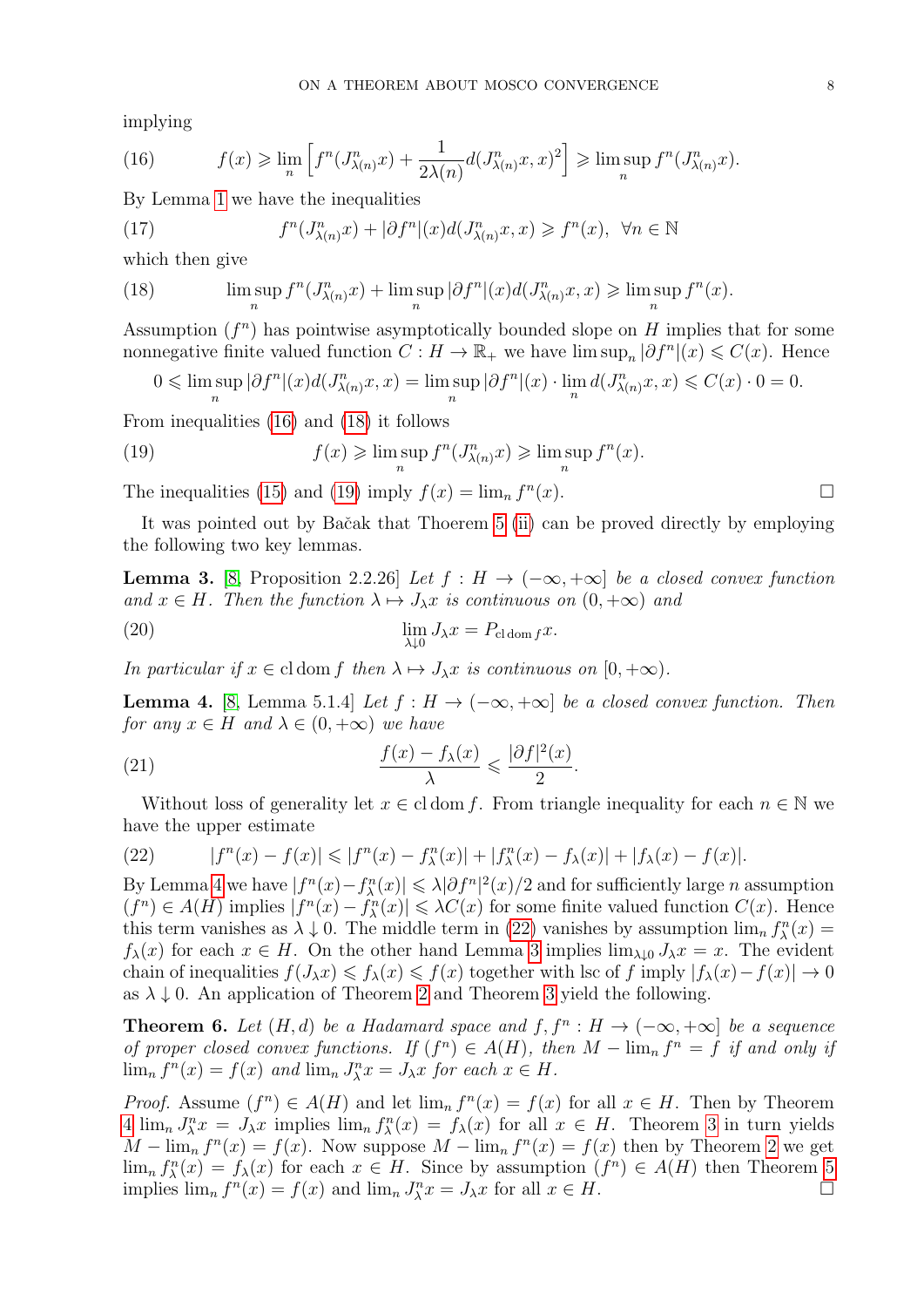3.1. A normalization condition. Let  $f^n, f : H \to (-\infty, +\infty]$  be a family of proper closed convex functions. We say the sequence of functions  $(f^n)_{n\in\mathbb{N}}$  satisfies the normalization condition if there exists some sequence  $(x_n)_{n\in\mathbb{N}}\subset H$  and  $x\in H$  such that  $x_n \to x$ ,  $f^n(x_n) \to f(x)$  and  $|\partial f^n|(x_n) \to |\partial f|(x)$  as  $n \uparrow +\infty$ . For a sequence of functions  $(f^n)_{n\in\mathbb{N}}$  that Mosco converges to some function f we get the following result.

**Lemma 5.** A sequence of closed convex functions  $(f^n)_{n \in \mathbb{N}}$ ,  $f : H \to (-\infty, +\infty]$  satisfies the normalization condition whenever  $M - \lim_{n} f^{n} = f$ .

*Proof.* Let  $x_0 \in H$  then  $M - \lim_n f^n = f$  implies by Theorem [2](#page-2-2) we have  $\lim_n J_\lambda^n x_0 = J_\lambda x_0$ for any  $\lambda > 0$ . Take  $x_n := J_{\lambda}^n x_0$  and  $x := J_{\lambda} x_0$ . Then this means  $\lim_n x_n = x$ . We need to show the other two properties. Note that by definition of the proximal mapping  $J_{\lambda}$  we have

$$
f^{n}(x_{n}) + \frac{1}{2\lambda}d(x_{0},x_{n})^{2} \leqslant f^{n}(y) + \frac{1}{2\lambda}d(x_{0},y)^{2}, \quad \forall y \in H.
$$

Let  $(\xi_n)_{n\in\mathbb{N}}\subset H$  be a sequence strongly converging to x. From the last inequality we obtain in particular that

$$
f^{n}(x_{n}) + \frac{1}{2\lambda}d(x_{0},x_{n})^{2} \leqslant f^{n}(\xi_{n}) + \frac{1}{2\lambda}d(x_{0},\xi_{n})^{2}, \quad \forall n \in \mathbb{N}
$$

implying  $\limsup_n f^n(x_n) \leq \limsup_n f^n(\xi_n)_{n \in \mathbb{N}}$ . On the other hand by definition of Mosco convergence we can have  $(\xi_n)_{n\in\mathbb{N}}$  such that  $\limsup_n f^n(\xi_n) \leqslant f(x)$ . Hence  $\limsup_n f^n(x_n) \leqslant$  $f(x)$ . Moreover  $\lim_{n} x_n = x$  implies in particular that  $x_n \stackrel{w}{\to} x$ . Again by definition of Mosco convergence we obtain  $f(x) \leq \liminf_n f^n(x_n)$ . Therefore  $f(x) = \lim_n f^n(x_n)$  as desired. Next we need to show the property about the slopes. Note that by Lemma [1](#page-3-2) we have

$$
\frac{\max\{f^n(x_n) - f^n(y), 0\}}{d(x_n, y)} \leqslant |\partial f^n|(x_n), \quad \forall y \in H, \forall n \in \mathbb{N}.
$$

Again by Mosco convergence for each  $y \in H$  there is a sequence  $(\xi_n)_{n \in \mathbb{N}}$  strongly converging to y such that  $\limsup_{n} f^{n}(\xi_{n}) \leqslant f(y)$ . Applying the last inequality for  $\xi_{n}$  we have

$$
\frac{\max\{f^n(x_n) - f^n(\xi_n), 0\}}{d(x_n, y)} \leqslant |\partial f^n|(x_n), \quad \forall n \in \mathbb{N}
$$

which in turn yields

$$
\frac{\max\{f(x) - \limsup_n f^n(\xi_n), 0\}}{d(x, y)} \leq \liminf_n |\partial f^n|(x_n).
$$

Using  $\limsup_n f^n(\xi_n) \leq f(y)$  we get

$$
\frac{\max\{f(x) - f(y), 0\}}{d(x, y)} \leq \liminf_{n} |\partial f^{n}|(x_{n}).
$$

Because the last inequality holds for any  $y \in H$  then  $|\partial f|(x) \leq \liminf_{n} |\partial f^{n}|(x_n)$ . Now by definition [\(6\)](#page-3-1) we obtain

$$
|\partial f^n|(x_n) \leq \frac{\max\{f^n(x_n) - f^n(y_n), 0\}}{d(x_n, y_n)} + \varepsilon_n, \quad \forall n \in \mathbb{N}
$$

for sufficiently small  $\varepsilon_n > 0$  and  $y_n$  sufficiently close to  $x_n$ . Note that strong convergence of  $x_n$  to x implies that for any  $\delta > 0$  all but finitely many of the terms  $y_n \in \mathbb{B}(x, \delta)$ . In particular  $(y_n)$  is a bounded sequence hence it has a weakly convergent subsequence  $(y_{n_k})$ . But  $cl \mathbb{B}(x, \delta)$  is a closed convex set and since weak convergence coincides on bounded sets with the so called  $\Delta$ -convergence (see [\[7,](#page-11-5) Chapter 3]) then by [\[8,](#page-11-8) Lemma 3.2.1]  $y_{n_k} \stackrel{w}{\rightarrow} y \in$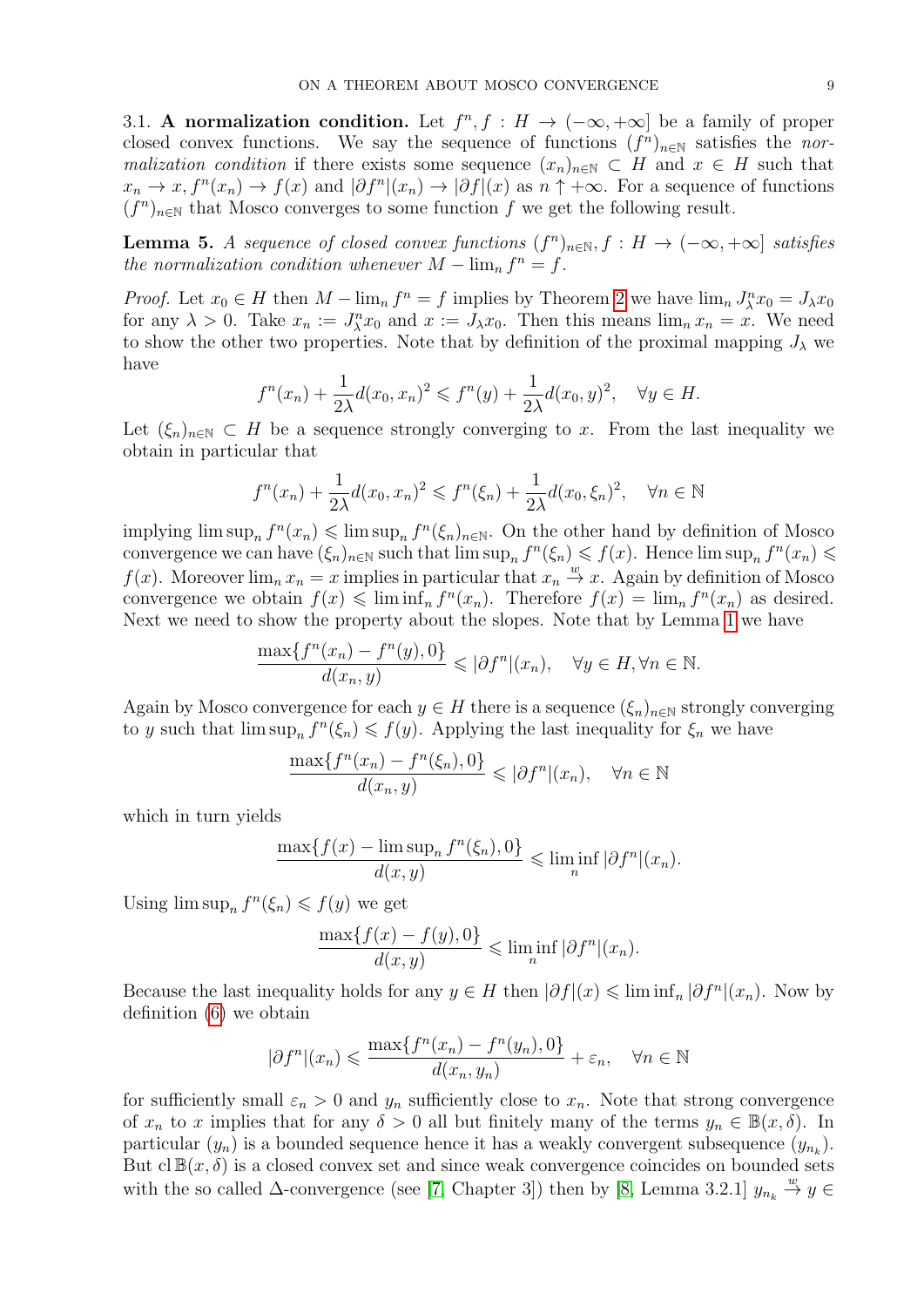cl $\mathbb{B}(x,\delta)$ . One can choose  $(\varepsilon_n)$  such that  $\lim_k \varepsilon_{n_k} = 0$ . Moreover  $d(x,\cdot)$  is weakly lsc ([\[8,](#page-11-8) Corollary 3.2.4] implying

$$
\limsup_{k} |\partial f^{n_k}|(x_{n_k}) \leq \frac{\max\{f(x) - \liminf_{k} f^{n_k}(y_{n_k}), 0\}}{d(x, y)}.
$$

By definition of Mosco convergence follows  $\liminf_n f^{(y_n)} \geq f(y)$ . Hence

$$
\limsup_{n} |\partial f^{n}|(x_{n}) \leq \limsup_{k} |\partial f^{n_{k}}|(x_{n_{k}}) \leq \frac{\max\{f(x) - f(y), 0\}}{d(x, y)}.
$$

The last inequality implies  $\limsup_n |\partial f^n|(x_n) \leq \left|\partial f\right|(x)$ .

A family of functions  $f^n : H \to (-\infty, +\infty]$  is said to be *equi locally Lipschitz* if for any bounded set  $K \subseteq H$  there is a constant  $C_K > 0$  such that

(23) 
$$
|f^{n}(x) - f^{n}(y)| \leq C_{K}d(x, y), \quad \forall x, y \in K, \forall n \in \mathbb{N}.
$$

<span id="page-9-1"></span>**Lemma 6.** Let  $f^n : H \to (-\infty, +\infty]$  be a sequence of closed convex functions such that  $\lim_{n} f_{\lambda}^{n}(x_0) = \alpha_0 \in \mathbb{R}$  for some  $x_0 \in H$  and some  $\lambda > 0$ . Then  $(f_{\lambda}^{n})_{n \in \mathbb{N}}$  are equi locally Lipschitz functions.

*Proof.* By virtue of [\[3,](#page-11-7) Theorem 2.64 *(ii)*] it suffices to show that there is  $r > 0$  and  $x_0 \in H$ such that  $f^{n}(x) + r(d(x, x_0)^2 + 1) \geq 0$  for all  $x \in H$  and all  $n \in \mathbb{N}$ . Let  $x_0 \in H$  be such that  $\lim_{n} f_{\lambda}^{n}(x_0) = \alpha_0 \in \mathbb{R}$ . Notice that by definition of Moreau envelope we have

$$
f^{n}(x) \ge f_{\lambda}^{n}(x_0) - \frac{1}{2\lambda}d(x_0, x)^{2} \ge \alpha_0 - \delta - \frac{1}{2\lambda}d(x_0, x)^{2}
$$

for some  $\delta > 0$  and sufficiently large n. If one takes  $\delta = \alpha_0 + 1/2\lambda$  then one gets

$$
f^{n}(x) \geqslant -\frac{1}{2\lambda} (d(x_0, x)^{2} + 1), \quad \forall x \in H.
$$

For any  $r \geq 1/2\lambda$  we obtain  $f^{n}(x) + r(d(x_0, x)^2 + 1) \geq 0$  for all  $x \in H$  and all  $n \in \mathbb{N}$ .  $\Box$ 

Let  $f : H \to (-\infty, +\infty]$ . The geodesic lower directional derivative of f at  $x \in H$  along a geodesic  $\gamma \in \Gamma_x(H)$  is defined as

.

(24) 
$$
f'_{-}(x; \gamma) := \liminf_{y \to x} \frac{f(y) - f(x)}{d(y, x)}
$$

Analogously the *geodesic upper directional derivative*, denoted by  $f'_{+}(x; \gamma)$ , is defined with liminf replaced by limsup. If both limits exist and coincide then we say  $f$  is geodesically differentiable at x along  $\gamma \in \Gamma_x(H)$  and denote it by  $f'(x; \gamma)$ .

**Theorem 7** (Attouch's Theorem for Hadamard spaces). Let  $f^n, f : H \to (-\infty, +\infty]$  be a sequence of closed convex functions such that

<span id="page-9-0"></span>(i)  $\forall \lambda > 0, \forall x \in H$  it holds  $\lim_{n} J_{\lambda}^{n} x = J_{\lambda} x$ 

<span id="page-9-2"></span>(ii)  $(f^n)_{n\in\mathbb{N}}$  satisfies the normalization condition with  $(x_n)_{n\in\mathbb{N}}$  such that  $x_n \to x_0 \in H$ (iii)  $\lim_{n} f'_{n,\lambda}(x_t; \gamma) = f'_{\lambda}(x_t; \gamma)$  for all  $\gamma \in \Gamma_{x_0}(H)$  and  $x_t \in \gamma$  where  $t \in [0,1]$ . Then  $\forall \lambda > 0, \forall x \in H$  it holds  $\lim_{n} f_{\lambda}^{n}(x) = f_{\lambda}(x)$ .

*Proof.* Let  $(f^n)_{n\in\mathbb{N}}$ , f satisfy the normalization condition. Then there exists  $(x_n)$ ,  $x_0 \subset H$ such that  $\lim_{n} x_n = x_0$ ,  $\lim_{n} f^{n}(x_n) = f(x_0)$  and  $\lim_{n} |\partial f^{n}(x_n)| = |\partial f|(x_0)$ . Let  $\lambda > 0$ . First we claim that  $\lim_n f^n_\lambda(x_0) = f_\lambda(x_0)$ . Introduce the variables  $u_n := J^n_\lambda x_n$  for each  $n \in \mathbb{N}$  and  $u_0 := J_\lambda x_0$ . Note that by assumption [\(i\)](#page-9-0) for each fixed  $m \in \mathbb{N}$  we have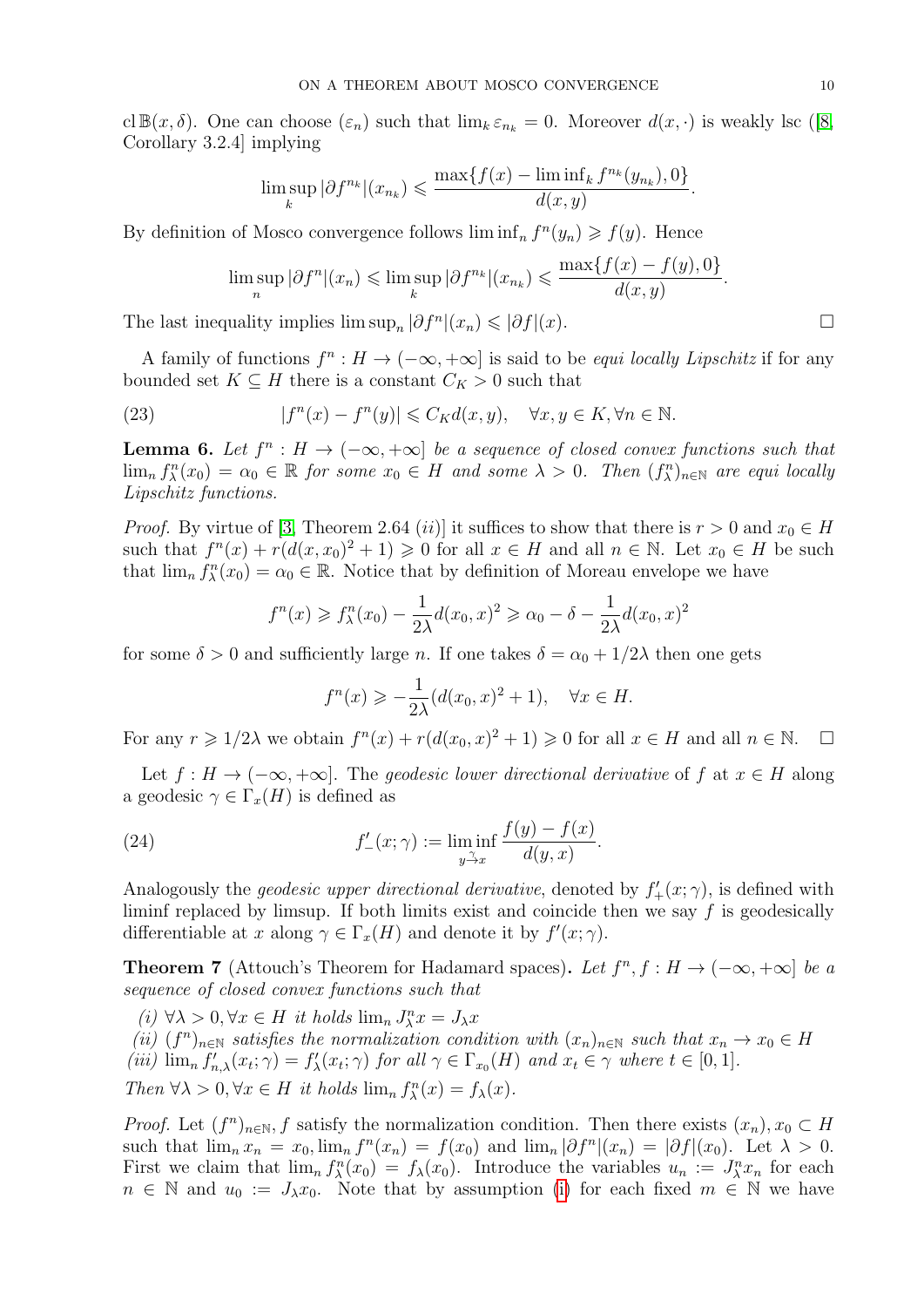$\lim_{n} J_{\lambda}^{n} x_{m} = J_{\lambda} x_{m}$ . Since the mapping  $x \mapsto J_{\lambda} x$  is nonexpansive and therefore continuous, then  $\lim_m J_\lambda x_m = J_\lambda x_0$ . By triangle inequality  $d(J_\lambda^nx_n, J_\lambda x_0) \leq d(J_\lambda^nx_n, J_\lambda^nx_m) +$  $d(J_{\lambda}^n x_m, J_{\lambda} x_0)$  and nonexpansiveness of  $J_{\lambda}^n$  we have

$$
d(J_\lambda^nx_n, J_\lambda x_0) \leqslant d(x_n, x_m) + d(J_\lambda^nx_m, J_\lambda x_0).
$$

Passing in the limit as  $m, n \uparrow +\infty$  we obtain  $\lim_n u_n = \lim_n J_\lambda^n x_n = J_\lambda x_0 = u_0$ . On the other hand

$$
|f^{n}(u_{n}) - f(u_{0})| \leq |f^{n}(u_{n}) - f^{n}(x_{n})| + |f^{n}(x_{n}) - f(x_{0})| + |f(x_{0}) - f(u_{0})|.
$$

By normalization condition and using  $\lim_{\lambda\downarrow 0} u_n = \lim_{\lambda\downarrow 0} J_\lambda^n x_n = x_n$ ,  $\lim_{\lambda\downarrow 0} u_0 = \lim_{\lambda\downarrow 0} J_\lambda x_0 =$  $x_0$  and lsc of  $f^n$  and f implies in the limit as  $\lambda \downarrow 0$  and  $n \uparrow +\infty$  that  $\lim_n f^n(u_n) = f(u_0)$ . Again by definition of Moreau envelope

$$
f_{\lambda}^{n}(x_{n}) = f^{n}(u_{n}) + \frac{1}{2\lambda}d(x_{n}, u_{n})^{2} \to f(u_{0}) + \frac{1}{2\lambda}d(x_{0}, u_{0})^{2} := f_{\lambda}(x_{0}), \text{ as } n \uparrow +\infty.
$$

Note that

$$
f_{\lambda}^{n}(x_0) \leq f^{n}(x_n) + \frac{1}{2\lambda}d(x_0, x_n)^2 \to f(x_0)
$$
 as  $n \uparrow +\infty$ .

On the other hand we have

$$
f_{\lambda}^{n}(x_{0}) \geq f^{n}(J_{\lambda}^{n}x_{0}) \geq f^{n}(x_{n}) - |\partial f^{n}|(x_{n})d(J_{\lambda}^{n}x_{0}, x_{n})
$$
  

$$
\rightarrow f(x_{0}) - |\partial f|(x_{0})d(J_{\lambda}x_{0}, x_{0}) > -\infty \text{ as } n \uparrow +\infty.
$$

In particular we obtain that  $-\infty < \liminf_n f^n_\lambda(x_0) \leq \limsup_n f^n_\lambda(x_0) < +\infty$  (one can assume that  $x_0 \in \text{dom } f$  else there is nothing to show). By Lemma [6](#page-9-1) we get that  $(f_{\lambda}^n)_{n \in \mathbb{N}}$ is equi locally Lipschitz in H. This means that for any bounded domain  $K \subseteq H$  there is  $C_K > 0$  such that

$$
|f_{\lambda}^{n}(x) - f_{\lambda}^{n}(y)| \leqslant C_{K}d(x, y), \quad \forall x, y \in K, \forall n \in \mathbb{N}.
$$

From this and the estimate

 $|f_{\lambda}^{n}(x_{0})-f_{\lambda}(x_{0})| \leq |f_{\lambda}^{n}(x_{0})-f_{\lambda}^{n}(x_{n})|+|f_{\lambda}^{n}(x_{n})-f_{\lambda}(x_{0})| \leq C_{K}d(x_{n},x_{0})+|f_{\lambda}^{n}(x_{n})-f_{\lambda}(x_{0})|.$ follows  $\lim_n f_\lambda^n(x_0) = f_\lambda(x_0)$ . Now define  $g_{n,\lambda}(t) := f_\lambda^n(x_t)$  where  $x_t := (1-t)x_0 \oplus tx$  and  $x \in H$  is arbitrary. Consider

$$
g'_{n,\lambda}(t) := \lim_{s \to 0} \frac{g_{n,\lambda}(t+s) - g_{n,\lambda}(s)}{s}.
$$

Since  $f_{\lambda}^{n}$  is convex for each  $n \in \mathbb{N}$  then it is absolutely continuous on every geodesic segment. In particular  $g'_{n,\lambda}(t)$  exists almost everywhere on [0, 1], it is Lebesgue integrable on the interval [0, 1] and satifies

(25) 
$$
f_{\lambda}^n(x) = f_{\lambda}^n(x_0) + \int_0^1 g'_{n,\lambda}(t) dt.
$$

On the other hand  $g'_{n,\lambda}(t) = f'_{n,\lambda}(x_t; \gamma) d(x_0, x)$  where  $\gamma \in \Gamma_{x_0}(H)$  connects  $x_0$  with x and  $x_t \in \gamma$ . Assumption [\(iii\)](#page-9-2) implies  $\lim_{n} g'_{n,\lambda}(t) = g'_{\lambda}(t)$  for all  $t \in [0,1]$ . Moreover equi locally Lipschitz property of  $(f_{\lambda}^n)_{n\in\mathbb{N}}$  implies that  $\sup_n g'_{n,\lambda}(t) \leq C_K d(x_0, x)$  for any bounded domain K around  $x_0$  and  $x \in K$ . By Lebesgue dominated convergence theorem we obtain in the limit

$$
\lim_{n} f_{\lambda}^{n}(x) = f_{\lambda}(x_{0}) + \int_{0}^{1} \lim_{n} g'_{n,\lambda}(t) dt = f_{\lambda}(x_{0}) + \int_{0}^{1} g'_{\lambda}(t) dt = f_{\lambda}(x).
$$

 $\Box$